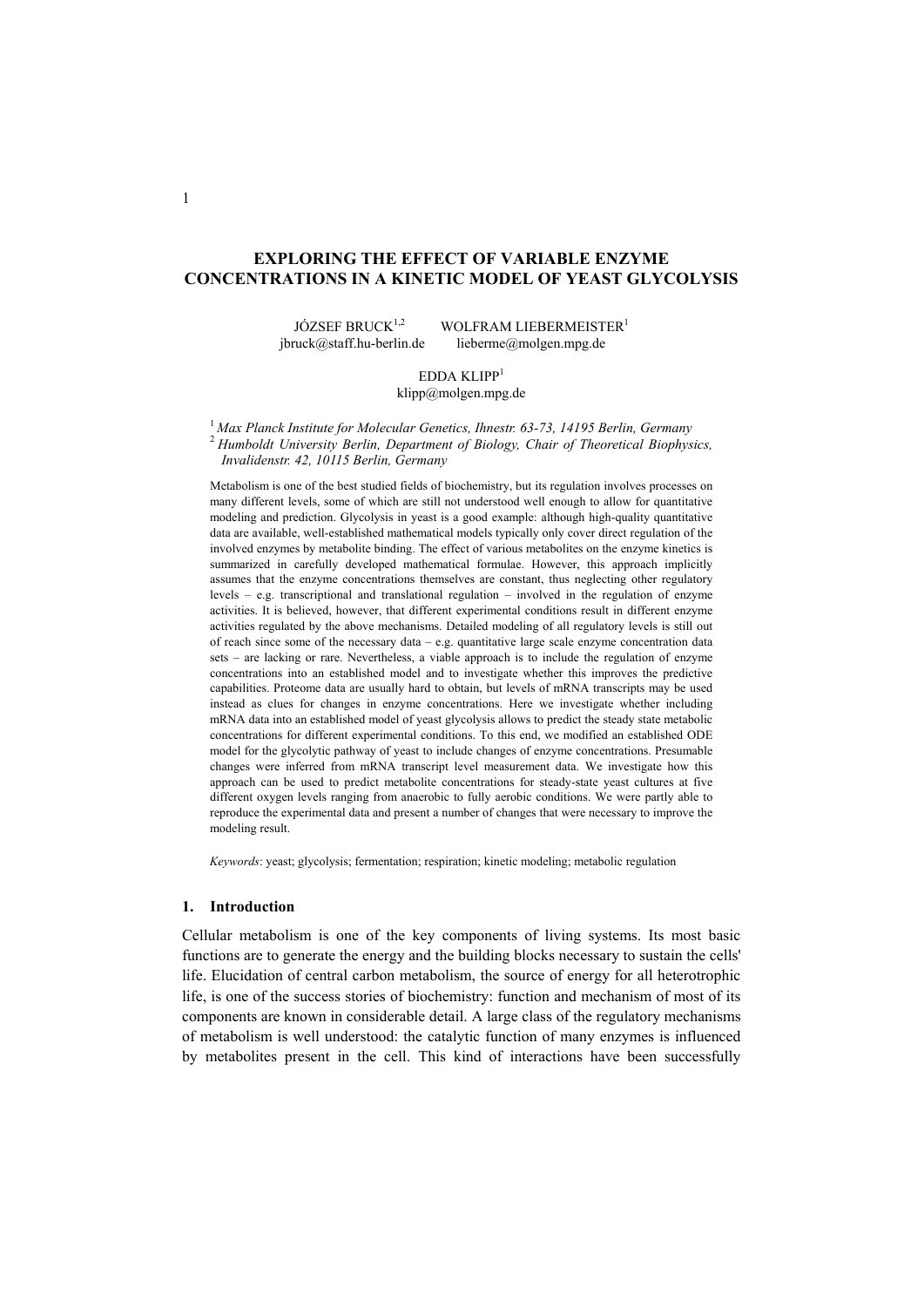## 2 *J. Bruck, W. Liebermeister & E. Klipp*

quantified in enzyme kinetic laws, which has led to ODE based models of metabolic pathways with considerable predicting power, as described in [4, 2, 7] and applied among others in  $[9, 5, 11]$ .

However, metabolism is also regulated by other functional units of the cell, most importantly the transcriptional-regulatory system. It acts by changing the concentration of various enzymes via regulated production and degradation. This kind of regulation is necessary for the cell to steer its metabolism to meet its needs under various conditions. However, change in protein levels is usually not implemented in kinetic models: these typically adopt kinetic expressions for the included reactions with fixed maximal velocities, which amounts to the implicit assumption of constant enzyme concentrations. One of the possible reasons is that quantitative data on concentrations of single proteins in different experimental conditions are still lacking or rare.

A fundamental determinant of the concentration of an enzyme's active form, and hence, its activity, is the amount of mRNA transcripts presents in the cell. However, many other layers of regulation exist, e.g. at the level of translation and allosteric regulation of the final protein among many others. It is controversial to what extent the final enzyme activity is determined by or correlated to the concentrations of its mRNA components. While genome-wide comparisons between mRNA and enzyme concentrations exist [1, 3], the abundance of a given set of proteins and their corresponding transcription rates should be systematically compared in different cell states to obtain a clearer picture. To the authors' knowledge such studies are not yet available.

Based on an established ODE-based model of yeast glycolysis, we present an approach for modeling how metabolism is regulated by the transcriptional-regulatory system. In the model we include the change in enzyme concentrations in various experimental conditions. We used experimental data [12] from steady state yeast cultures with five different oxygen levels ranging from anaerobic to fully aerobic conditions. We implemented the change in enzyme concentrations by changing the maximal rates of the enzymatic reactions. For the above mentioned reasons, we determined these changes from mRNA concentration measurements, using them as inputs for the model. The model allows for computing metabolite concentrations and fluxes, which we compared to the corresponding experimental values. We performed parameter estimation to determine a set of parameters which best fit for the experimental data.

The main question posed is the following: to what extent can experimental data for different cell states be explained by including expression data in the model under the assumption that biochemical reaction rates obey rate laws known from enzyme kinetics?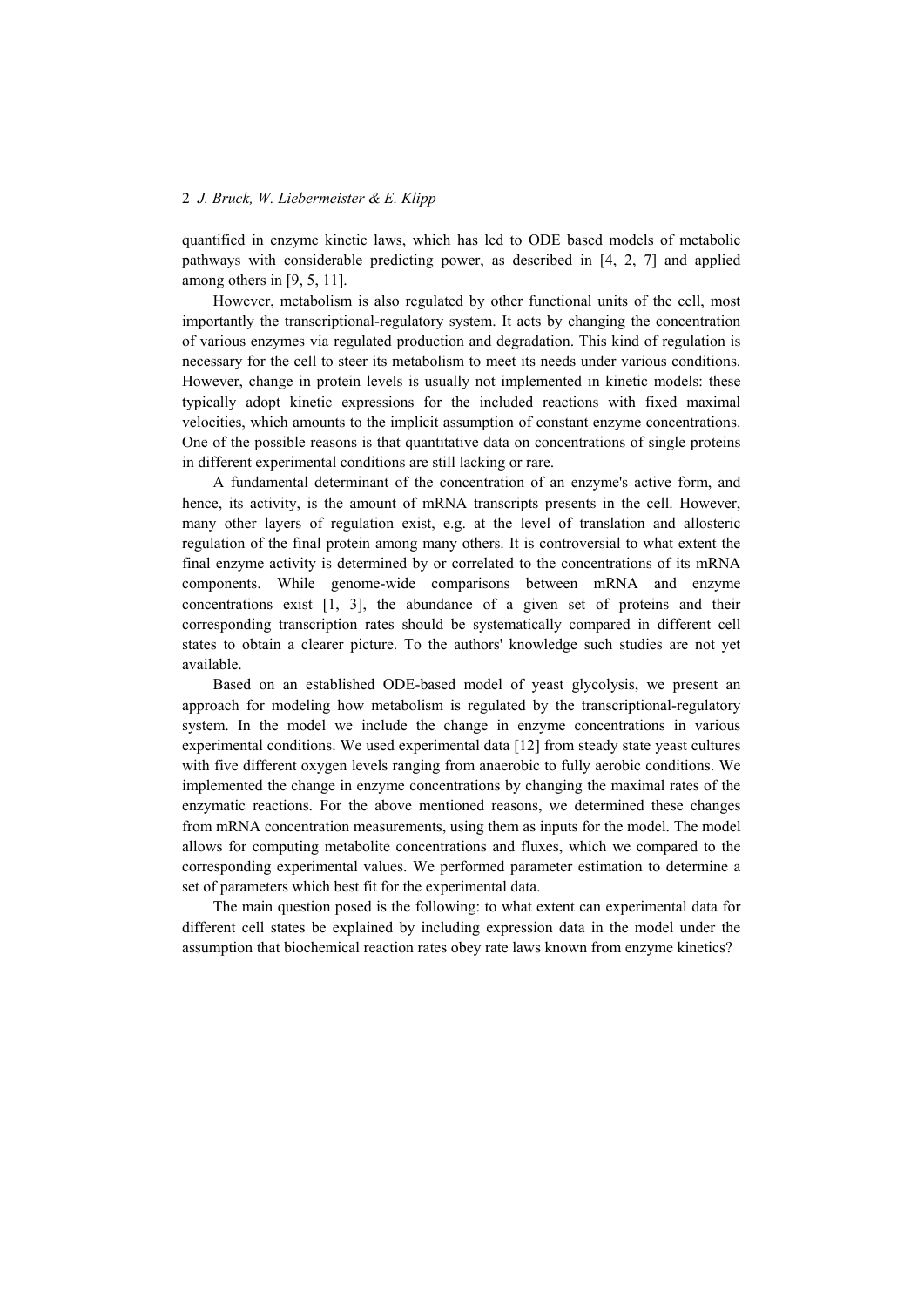# **2. Methods**

# **2.1.** *Experimental data*

We used metabolite concentration and flux data from Wiebe et al. [12] obtained from cultures of *Saccharomyces cerevisiae* CEN.PK113-1A grown in glucose-limited chemostat cultures (dilution rate  $D=0.10/h$ ). External conditions in these cultures could be controlled to a high extent. Steady-state cultures were obtained under one anaerobic  $(0\%$  oxygen) and four aerobic conditions  $(0.5\%, 1\%, 2.8\%, 20.9\%$  oxygen in the inlet gas) with all other external conditions being kept constant. Measured quantities included biomass, concentration of external metabolites<sup>a</sup> (Glucose, Ethanol, Glycerol), of intermediate metabolites (G6P, F6P, F16P, PEP, PYR, ATP, ADP, AMP, and the sum of 3PG and 2PG concentrations), net fluxes (consumption rates of oxygen and glucose and exhaust rate of ethanol, glycerol and CO2) per unit of biomass, and relative fold changes of the mRNA concentrations compared to the anaerobic cultures for 69 genes with functions in carbon metabolism.

# **2.2.** *Mathematical model*

 $\overline{a}$ 

We constructed a mathematical model of central carbon metabolism in *S. cerevisiae* based on the glycolytic pathway model by Teusink *et al.* [11]. The original model was based on measurements on steady state cell cultures under anaerobic conditions by comparison of experimental data of concentrations and fluxes of intermediate and external metabolites.

The sum of the concentrations [NAD<sup>+</sup>] and [NADH] is a conserved moiety of the model. The adenosine species [ATP], [ADP] and [AMP] are not dynamical variables of the original model, instead, they were written as analytic expressions in term of the sum of high-energy phosphates. These were obtained under the assumptions that a) the sum of their concentrations is conserved, and b) the reaction catalyzed by adenosine kinase is fast in comparison to the other reactions, and hence in equilibrium. The metabolites GAP and DHAP are lumped to a single chemical species called "triose" reflecting the assumption that the transforming reaction between them (catalyzed by TPI) is also in equilibrium. The kinetic constants were largely obtained from experiments and fitted only to a minimal extent. The side branches of glycolysis contained in the model were

<sup>&</sup>lt;sup>a</sup>Abbreviations: G6P: Glucose-6-phosphate; F6P: Fructose-6-phosphate; F16P: Fructose-1,6-bisphosphate; Triose-P: sum of GAP: Glyceraldehyde-3-phosphate and DHAP: Dihydroxyacetone phosphate; BPG: 1,3 bisphosphoglycerate; 3PG and 2PG: 3- and 2-phosphoglycerate respectively; PG: sum of 3PG and 2PG; PEP: Phosphoenolpyruvate; ACA: Acetaldehyde; AMP, ADP, ATP: Adenosine-mono-, di-, and triphosphate, respectively. NAD<sup>+</sup>, NADH: oxidation states of Nicotinamide adenine dinucleotide.

Enzymes: ENO: Enolase; GAPDH: D-glyceraldehyde-3-phosphate dehydrogenase; ADH1, ADH2: Alcohol dehydrogenase 1 and 2, respectively; HK: Hexokinase; PGI: Phosphogluco isomerase; PFK: Phosphofructokinase; ALD: Aldolase; G3PDH: Glycerol-3-phosphate-dehydrogenase; PGK: Phosphoglycerate kinase; PGM: Phosphoglycerate mutase; PYK: Pyruvate kinase; PDC: Pyruvate decarboxylase; FBP1: Fructose-1,6-bisphosphatase.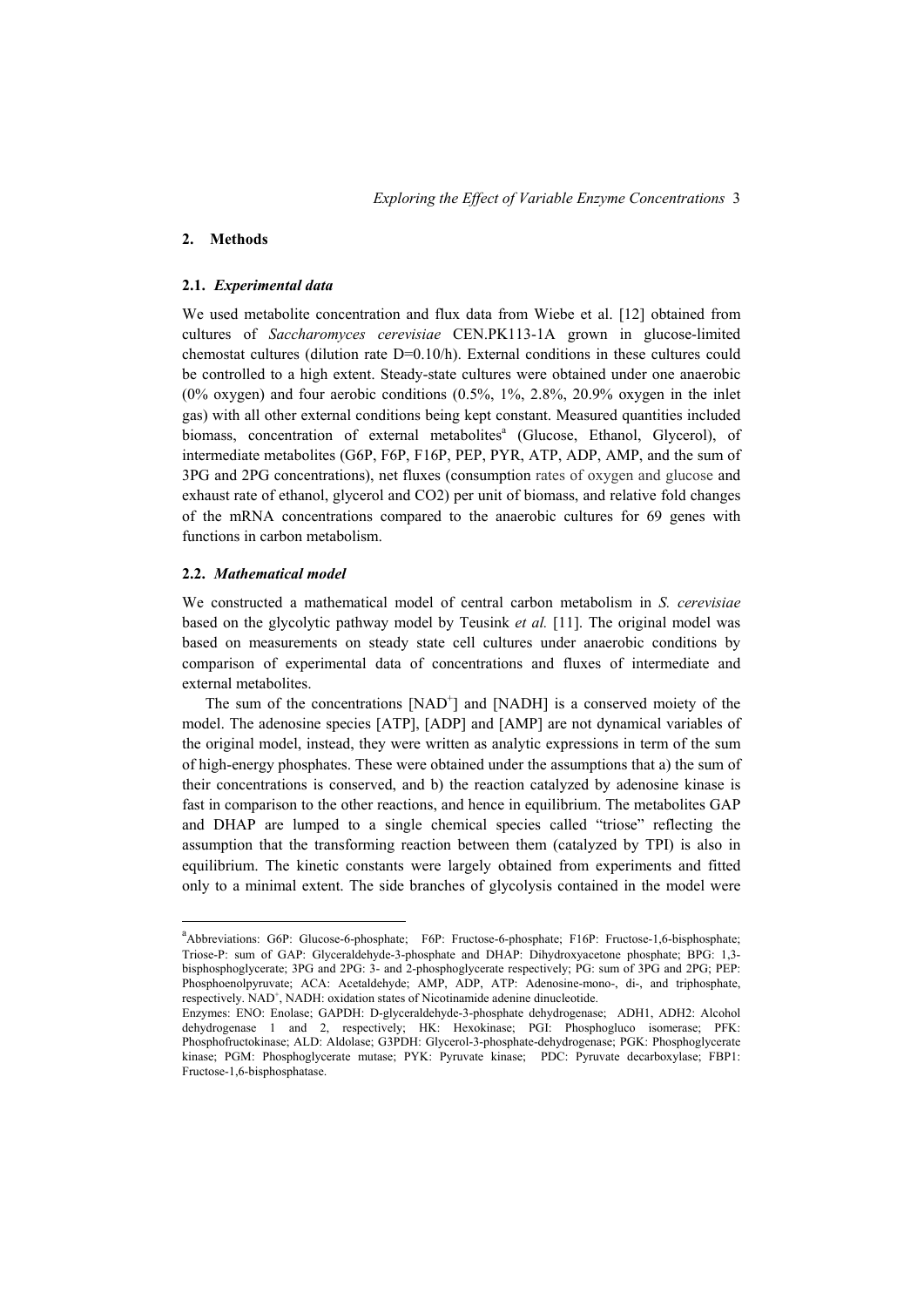# 4 *J. Bruck, W. Liebermeister & E. Klipp*

found to be crucial to reproduce the data. Glycerol producing branch was simplified to the reaction catalyzed by the enzyme G3PDH. The products ethanol and  $CO<sub>2</sub>$  were assumed to diffuse out of the cell quickly, thus their concentrations inside and outside the cell as equal in the steady state. We obtained the original model in SBML format from the JWS online database [14] (download on 26th May 2008). It is worth noting that the kinetic expression for PFK in the published SBML file differs from the one described in the article [11]; we adopted the latter version.

Table 1. List of the reactions which were added to the Teusink model. Numbers in brackets refer to reactions in Fig.1. Square brackets denote concentrations described by dynamic variables of the mathematical model. All other quantities are parameters of the model: their values are either adopted from [11], set to the measured values of external metabolites, or estimated.

| Name                               | <b>Reaction</b>                                                              | <b>Reaction rate expression</b>                                                                                                                                                                                                                                            |
|------------------------------------|------------------------------------------------------------------------------|----------------------------------------------------------------------------------------------------------------------------------------------------------------------------------------------------------------------------------------------------------------------------|
| Adenosine<br>kinase $(19)$         | $ATP+AMP \rightleftarrows 2 ADP$                                             | $V_{\text{mAK}}$ ([ATP] [AMP] - [ADP] [ADP]/ $K_{\text{eqAK}}$ )                                                                                                                                                                                                           |
| G6P con-<br>sumption $(3)$         | $G6P + ATP \rightarrow ADP$                                                  | $V_{mG6P}$ [G6P] [ATP]                                                                                                                                                                                                                                                     |
| glycerol<br>transport $(9)$        | $GLY \rightleftarrows GLY_{out}$                                             | $V_{\text{mGLY}}$ ([GLY] – GLY <sub>out</sub> )                                                                                                                                                                                                                            |
| TCA(16)                            | $4 NAD + ADP + ACE \rightleftharpoons$<br>$4$ NADH + ATP + 2 CO <sub>2</sub> | $V_{\text{mTCA}}$ ([ACE] [NAD] [ADP] – [NADH] [ATP]/ $K_{\text{eqTCA}}$ ]                                                                                                                                                                                                  |
| respiration (18)                   | $0.5 O_2$ + NADH + 2.5 ADP<br>$\implies$ NAD+2.5 ATP                         | $V_{\text{mRESP}}\left(\text{O}_2\left[\text{NADH}\right]\left[\text{ADP}\right]-\left[\text{NAD}\right]\left[\text{ATP}\right]/K_{\text{eqRESP}}\right)$                                                                                                                  |
| ATP consump-<br>$\frac{1}{2}$ (20) | $ATP \rightarrow ADP$                                                        | $V = V_{\text{max}}[\text{ATP}]$                                                                                                                                                                                                                                           |
| PDC $(15)$                         | $PYR \rightleftarrows ACE + CO,$                                             | $V_{\text{mPDC}} \frac{\left(\text{PYR}\right) / K_{\text{mPDC}}^{\text{PYR}})^n - \left(\text{ACE}\right) / K_{\text{mPDC}}^{\text{ACE}})^n}{\left(1 + \text{[PYR]}/ K_{\text{mPDC}}^{\text{PYR}}\right)^n + \left(\text{[ACE]} / K_{\text{mPDC}}^{\text{ACE}}\right)^n}$ |
| FBP1(6)                            | $F16P \rightarrow F6P$                                                       | $V_{\text{mFRP}}$ [F16P]                                                                                                                                                                                                                                                   |

We modified the original Teusink model in several details to fit our purposes. Reaction numbers refer to Fig. 1, for details of the stoichiometry and the kinetic expressions see Table 1.

1. We explicitly modeled the concentrations of AMP, ADP, and ATP as dynamic variables. The adenosine kinase reaction (reaction 19), modelled with reversible mass-action kinetics, was introduced to maintain the moiety conservation of the pool of these species.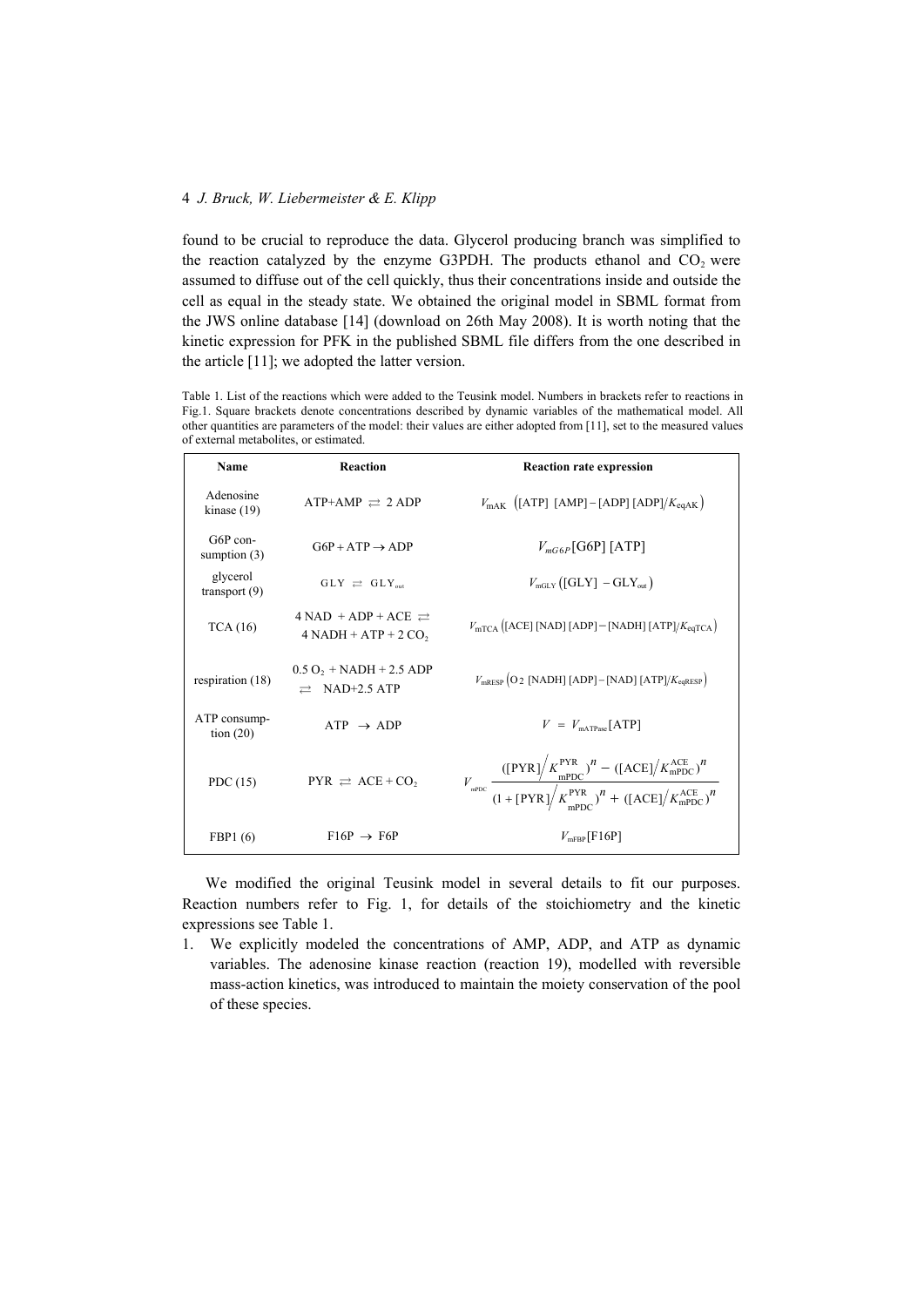

*Exploring the Effect of Variable Enzyme Concentrations* 5



Fig. 1. Reaction scheme of the kinetic model of glycolysis. The numbers refer to the following reactions 1:glucose transport; 2:HK; 3:G6P consumption; 4:PGI; 5:PFK; 6:FBP1; 7:ALD; 8:G3PDH; 9:glycerol diffusion; 10:GAPDH; 11:PGK; 12:PGM; 13:ENO; 14:PYK; 15:PDC; 16:TCA; 17:ADH; 18:respiration; 19:adenosine kinase; 20:ATP consumption. Reaction 7 produces two Triose-P per F16P, as indicated. Subscript "out" refers to species outside the cell. Reactions which were added to the original model by Teusink et al. [11] are listed in Table 1.

- 2. Instead of considering two side chains with constant fluxes at G6P (leading to glycogen and trehalose), we replaced them by a single G6P-consuming process (reaction 3) with irreversible mass action kinetics. We did not distinguish between them since we do not have measurements for metabolites or fluxes of this branches that would allow for distinguishing one from the other.
- 3. At the end of the glycerol-producing branch, we included a diffusive transport reaction for glycerol out of the cell (reaction 9).
- 4. The original model contains the TCA cycle in the form of a succinate production branch. In this reaction, two molecules of acetaldehyde are consumed to produce one molecule of succinate. Since our model is aimed to describe respiration, we replaced this reaction by a simplified description of a running TCA cycle (reaction 16) and the respiratory chain (reaction 18): we consider two reactions which consume acetaldehyde and oxygen to produce energy in form of ATP and NADH as well as the by-product  $CO_2$  [8]. We assumed that  $CO_2$  concentration in the cell remains low due to rapid diffusion, therefore we did not include it in the backward rate expression of reaction 16.
- 5. The ATP-consuming reactions are summarized in one effective ATPase reaction (20). In the original model, this reaction had constant flux which we replaced by irreversible mass-action kinetics.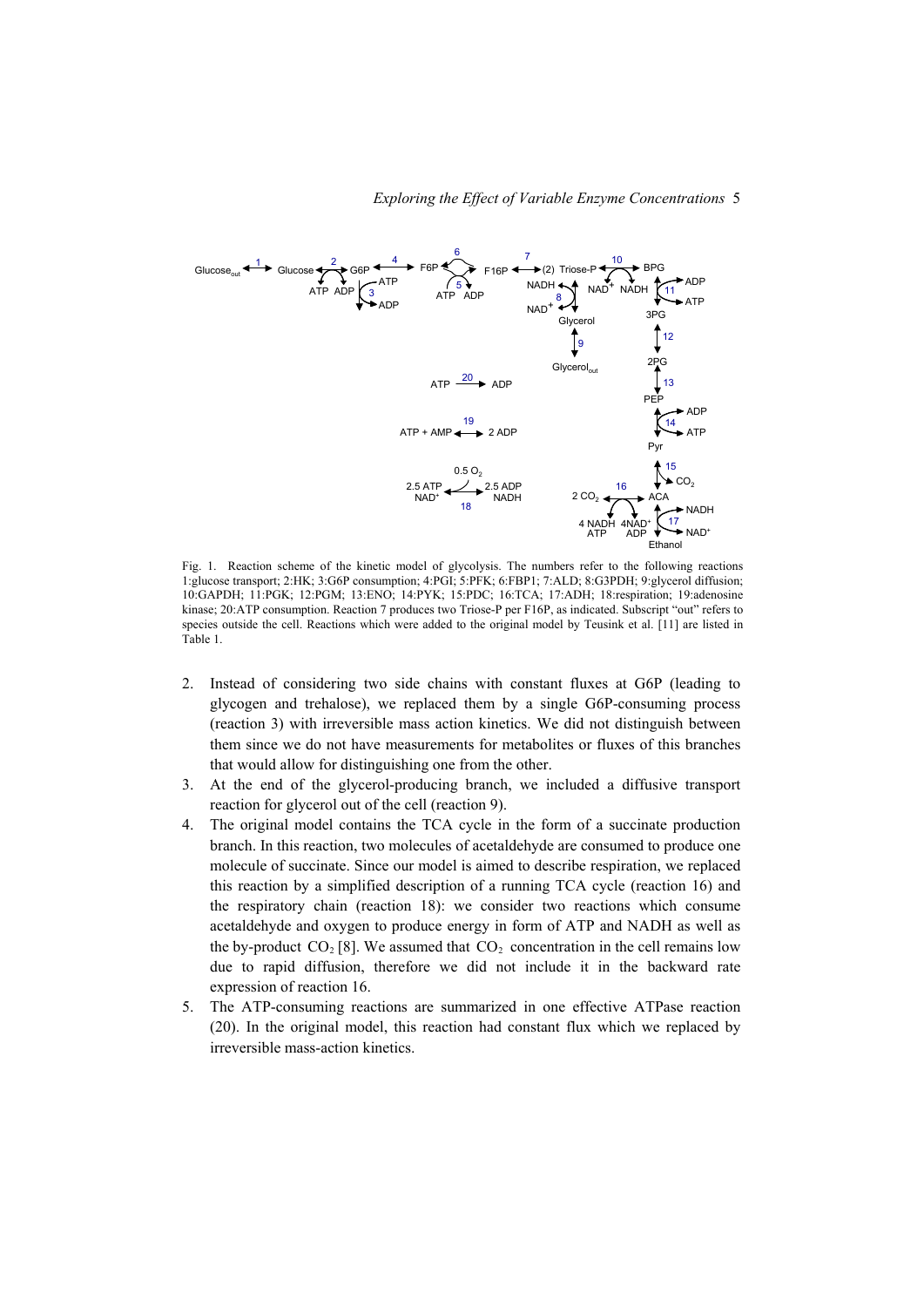# 6 *J. Bruck, W. Liebermeister & E. Klipp*

- 6. Reversibility of the main glycolytic chain is crucial to obtain qualitative agreement with the measured fluxes. Therefore, we changed the irreversible Hill kinetics of the PDC reaction (reaction 15) to a reversible kinetics by including an additional term with a parameter  $K_{\text{mPDC}}^{\text{ACE}}$  in the original rate expression as shown in the table.
- 7. Also the reaction catalyzed by PFK is irreversible and modeled without product inhibition. To allow for a slowing down of the glycolytic flux at higher product concentrations, we included the reaction catalyzed by FBP1 into the model (reaction 6). In gluconeogenesis, this reverses the effect of PFK, but without involvement of ATP.

All other parts of the model including the values of the parameters which are not explicitly mentioned in this article were adopted from [11].

In contrast to glucose and glycerol, it was assumed that ethanol diffusion through the cell membrane is fast enough to keep the outer and inner concentrations close, therefore no distinction was made between extra- and intracellular ethanol. The resulting model has 20 reactions and 17 dynamic variables representing metabolite concentrations. It is available in SBML and text formats as supplementary material.

# **2.3.** *Transcriptional regulation and external metabolites*

In order to include transcriptional regulation in our model, we write reaction rates for reaction  $i$  in the experimental condition  $j$  as

$$
V_{ij} = E_{ij} R_i(C_j) , \qquad (1)
$$

where  $E_{ij}$  denotes the concentration of the active form of the corresponding enzymes in the steady state cultures,  $R_i$  denotes the rest of the kinetic expression, and  $C_i$  denotes the vector of all metabolite concentrations at condition j.

We compared the four aerobic states to the anaerobic state<sup>b</sup>. We indicate quantities belonging to this condition by the subscript  $j=0$ . Transcriptional regulation was accounted for in the following way: for each enzymatic reaction *i* and each aerobic condition *j*, we calculated  $E_{ii}/E_{i0}$ , the relative change of enzyme concentration of the four aerobic states from the transcription data by setting

$$
\frac{E_{ij}}{E_{i0}} = g_{ij}^a \tag{2}
$$

where the scaling exponent  $a$  is a constant and  $g_{ij}$  denotes the transcription fold change associated with reaction *i* in condition *j*. By definition,  $g_{i0}$ =1 for every reaction.

Assuming that the activity of an enzyme is proportional to its concentration, we describe the effect of transcriptional regulation on the reaction rate  $V_{ii}$  through replacing it by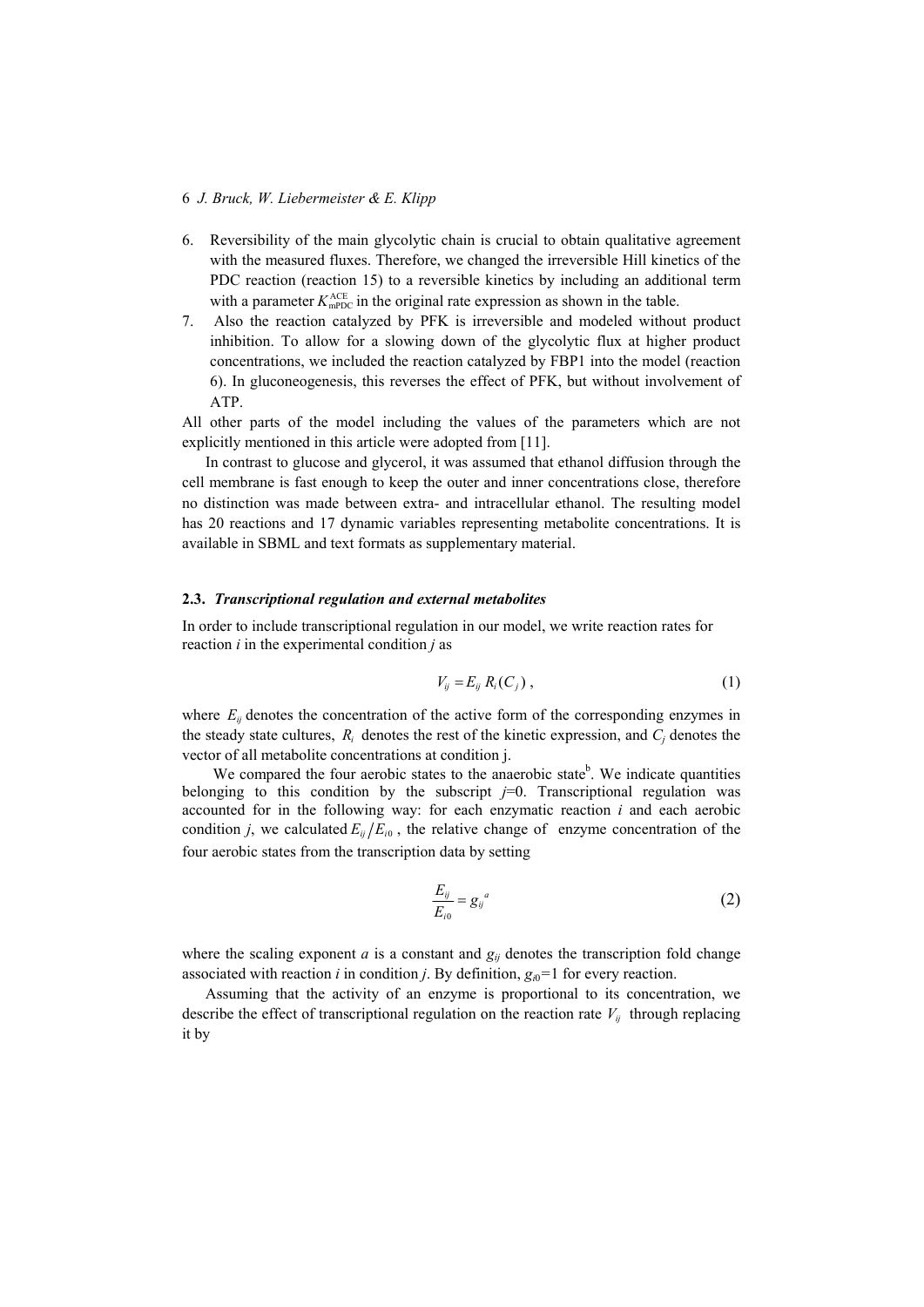*Exploring the Effect of Variable Enzyme Concentrations* 7

$$
V_{ij}^* = g_{ij}^{\ a} V_{ij} \tag{3}
$$

for each reaction *i* and condition *j*. For most enzymatic reactions, we calculated  $g_{ij}$  as the arithmetic mean of the measured mRNA concentration fold change for the genes associated with reaction *i*. See the Appendix for the list of genes associated with each enzymatic reaction.

Since the transcriptional activities corresponding to Enolase and GAPDH were not measured, for these reactions we computed the value of  $g_{ij}$  by averaging the values for the next-neighbor reactions (PGM, PYK) and (ALD, PGK), respectively.

Also the reaction ADH was treated differently. The expression data for ADH1, together with ADH2, the isoenzyme responsible for converting ethanol to acetaldehyde, indicate that net Ethanol production is shut down with growing oxygen supply, reaching virtually zero in fully aerobic condition. The resulting ethanol flux also reflects this behavior (Fig. 2). For simplicity, instead of including ADH2, which would involve yet more unknown parameters, we only included the reaction for ADH1 and described its regulation, by setting  $g_{ii}$  to the values of the measured ethanol flux, normalized to the anaerobic condition. The resulting *gij* values for all experimental conditions are shown in Fig. 2.



Fig. 2. **A**,**B**,**C**: fold change of mRNA concentration associated with reactions in the mathematical model, normalized to the anaerobic state (denoted by  $g_{ij}$  in the text). The values were calculated from the expression data of the genes associated with each reaction as given in the appendix. Numbers in brackets refer to reaction numbers in Fig.1. For reactions marked with (\*), no transcript analysis was undertaken; the values were averaged from neighbors as described in the text. **D**: fold change of the genes ADH1 and ADH2 and the resulting ethanol flux. At the highest oxygen concentration the flux drops to zero (not shown in the logarithmic scale).

The external metabolites glucose, glycerol and ethanol were represented by the model species Glucose<sub>out</sub>, Glycerol<sub>out</sub> and Ethanol (cf. Fig. 1). Their concentrations were set to constant values according to the experimental data: Glucose<sub>out</sub> was set to the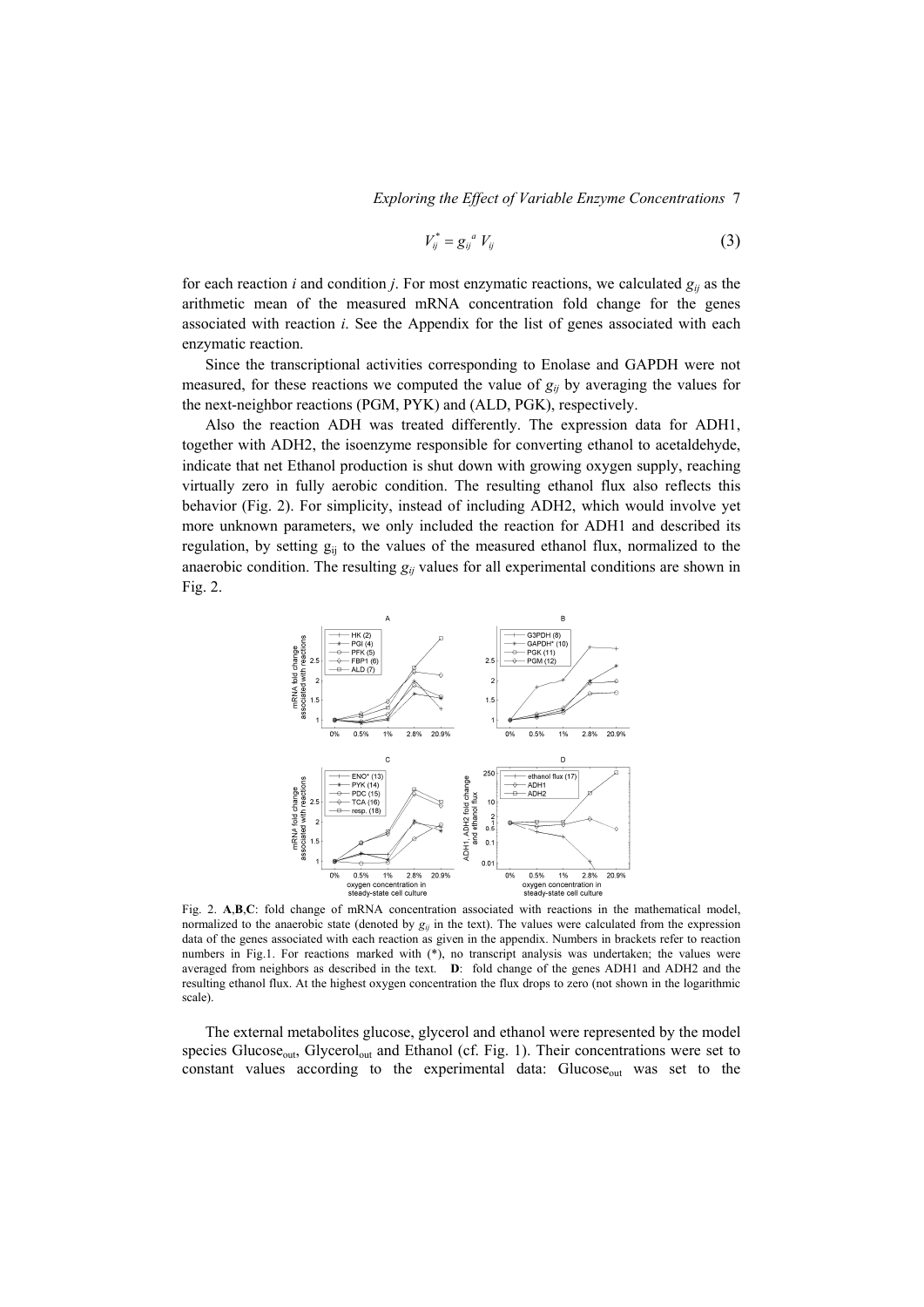corresponding concentration in the inlet feed solution, 55.55 mmol/l, in all conditions. Measured glycerol concentrations was 8.90 mmol/l for the anaerobic condition, and zero for all aerobic conditions. Measured ethanol concentration was 75.37 mmol/l, 59.01 mmol/l 47.56 mmol/l, 3.66 mmol/l, and 0 mmol/l for the conditions with 0%, 0.5%, 1%, 2.8%, and 20.9% oxygen, respectively.

#### **2.4.** *Parameter estimation*

We performed parameter estimation on a subset of the model parameters to achieve agreement with the data. Metabolite concentrations were compared with concentrations in the model. The measured fluxes for glucose, oxygen, ethanol, glycerol and  $CO<sub>2</sub>$  were each compared to the rates  $0.5r_1$ ,  $r_{18}$ ,  $r_{17}$ ,  $r_8$ ,  $r_{15} + 2r_{16}$ , respectively, where  $r_i$  denotes the rate of the reaction *i* in Fig. 1.

We quantified goodness of fit for each possible set *P* of values for the estimated parameters by the following cost function:

Cost(P) = 
$$
\sum_{k} \frac{(V_{kj}^{\text{sim}} - V_{kj}^{\text{exp}})^2}{\sigma_{kj}^2} + (\exp(\kappa) - 1)
$$
 (3)

where we denote the steady-state value of a metabolite concentration or flux *k* for the condition *j* by  $V_{kj}^{\text{sim}}$  and  $V_{kj}^{\text{exp}}$  for simulation results and experimental data values, respectively.  $V_{kj}^{sim}$  values were obtained by runs of 10000 seconds of simulation time.  $1/\sigma_{kj}^2$  is a weight factor in which  $\sigma$  is often set to the value of the experimental error. However, this choice does not reflect an appropriate weight measure in our case, since we do not expect to be able to reproduce the experimental data within the errors. At the same time, small experimental error of a quantity does not necessarily correlate with higher importance of a good fit compared to other quantities with larger errors. To assign the same weight to all relative deviations, we set  $\sigma_{kj}$  to be proportional to  $V_{ki}^{sim}$  in the following way:

$$
\sigma_{kj} = 0.15 \cdot V_{kj}^{\text{exp}}, \qquad \text{in case} \quad V_{kj}^{\text{exp}} \neq 0, \n\sigma_{kj} = 0.15 \cdot \min_{j} \left( V_{kj}^{\text{exp}} \right), \qquad \text{in case} \quad V_{kj}^{\text{exp}} = 0,
$$

where  $V_{\vec{k}}^{\text{exp}}$  denotes all nonzero values for the concentration or flux *k* among all conditions. To avoid non-steady state solutions, we introduced a penalty term  $(\exp(\kappa) - 1)$  in the cost function. The term  $\kappa$  quantifies the deviation of the solution from steady state. It is defined as

$$
\kappa = \sum_{k=1}^{17} \sum_{l=1}^{3} \left| x_k(t_l^{\text{comp}}) - x_k(t^{\text{last}}) \right| ,
$$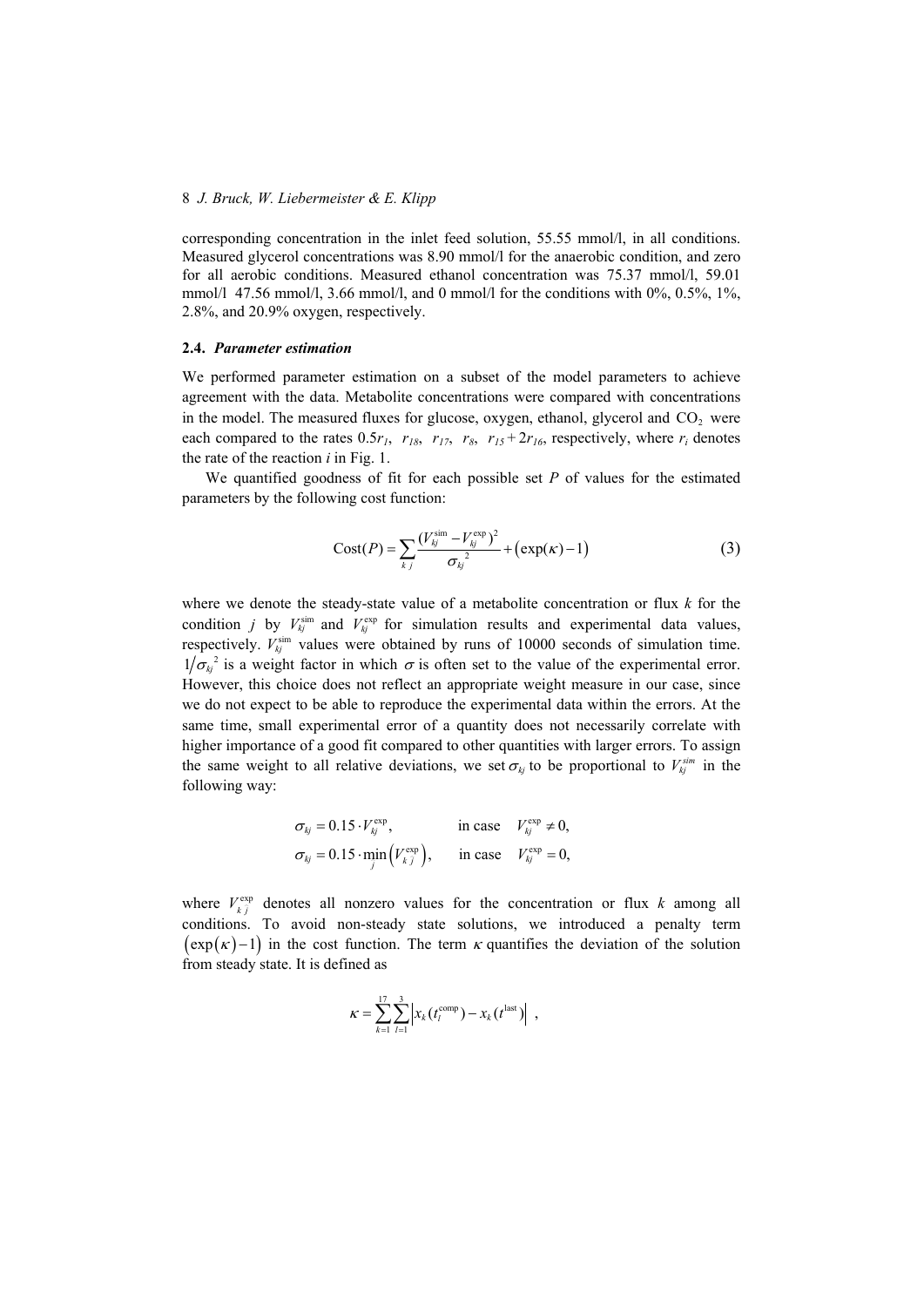where  $x_k(t^{last})$  denotes the simulated value of the concentration  $x_k$  at the last time instance  $t^{\text{last}} = 10000 \text{ sec}$ , and  $x_k$  ( $t^{\text{comp}}_l$ ) denotes its value at some earlier time instance  $t^{\text{comp}}_l$ . The values  $t_l^{\text{comp}}$  where chosen as  $t_l^{\text{comp}} = 0.5 \cdot t^{\text{last}}$ ,  $t_2^{\text{comp}} = 0.75 \cdot t^{\text{last}}$ , and  $t_3^{\text{comp}} = 0.8 \cdot t^{\text{last}}$ .

We estimated a total of 31 parameters which was an acceptable number given a total number of data points of 70. The values of all other parameters were taken from [11] . We estimated the following groups of parameters:

- 1. Since the experiment by Wiebe *et al.* and the experiments underlying the Teusink model differ in the experimental conditions and the yeast strain, we could not rely on the absolute enzyme concentrations to be comparable. Therefore, we fitted all *Vm* values and the diffusion coefficient for reaction 9 (20 parameters).
- 2. We also fitted the new kinetic parameters of the reactions that were added to the original model (4 parameters, cf. Table 1.)
- 3. The sum of [NAD<sup>+</sup>] and [NADH] is a conserved quantity of the model, determined by the initial concentrations of these species. Since experimental data were not available, we estimated this quantity for each condition separately (5 parameters).
- 4. We fitted the scaling exponent *a* from Eq. (2).
- 5. Concentration units: reaction rate expressions in our model are based on enzyme kinetics and hence the concentrations of the reactants need to be known. However, all metabolite concentrations and fluxes were measured in units per gram dry weight of biomass (gDW). The values were determined after collecting the cells from the culture by centrifugation, washing by distilled water, and drying to constant weight at 100Cº. To determine the cytosol concentrations of the measured values, the net cytosol volume of the cells of 1gDW is needed. Although estimates for this number exist (amounting 1g dry weight to 2 ml cytosol, [13]), we preferred to fit this quantity along with the other parameters of the model.

## **2.5.** *Genetic algorithm and semiglobal search*

We adopted the genetic algorithm Differential Evolution [16] to search for a parameter set with best fit to the experimental data. In a truly global search, parameters could assume any values between zero and infinity, with the aim to find a global optimum of fit. However, we found that this approach was not practicable since many parameter sets are, although in principle viable, not practical to work with. Some may not generate a steady state (for example due to accumulation of F16BP), others require long computation times.

Therefore we developed the following semi-global approach: at a given time, only a limited region of parameter space was screened. This was achieved by limiting each parameter to a certain range. If a parameter repeatedly (4 out of the last 5 times) produced values in the upper or lower 20% of its search range, the range was relocated such that the parameter value corresponding to the hitherto best result became the center of the search range of this parameter. If this process would have resulted in a negative value for the lower limit, the latter was set to zero. The width of the search range was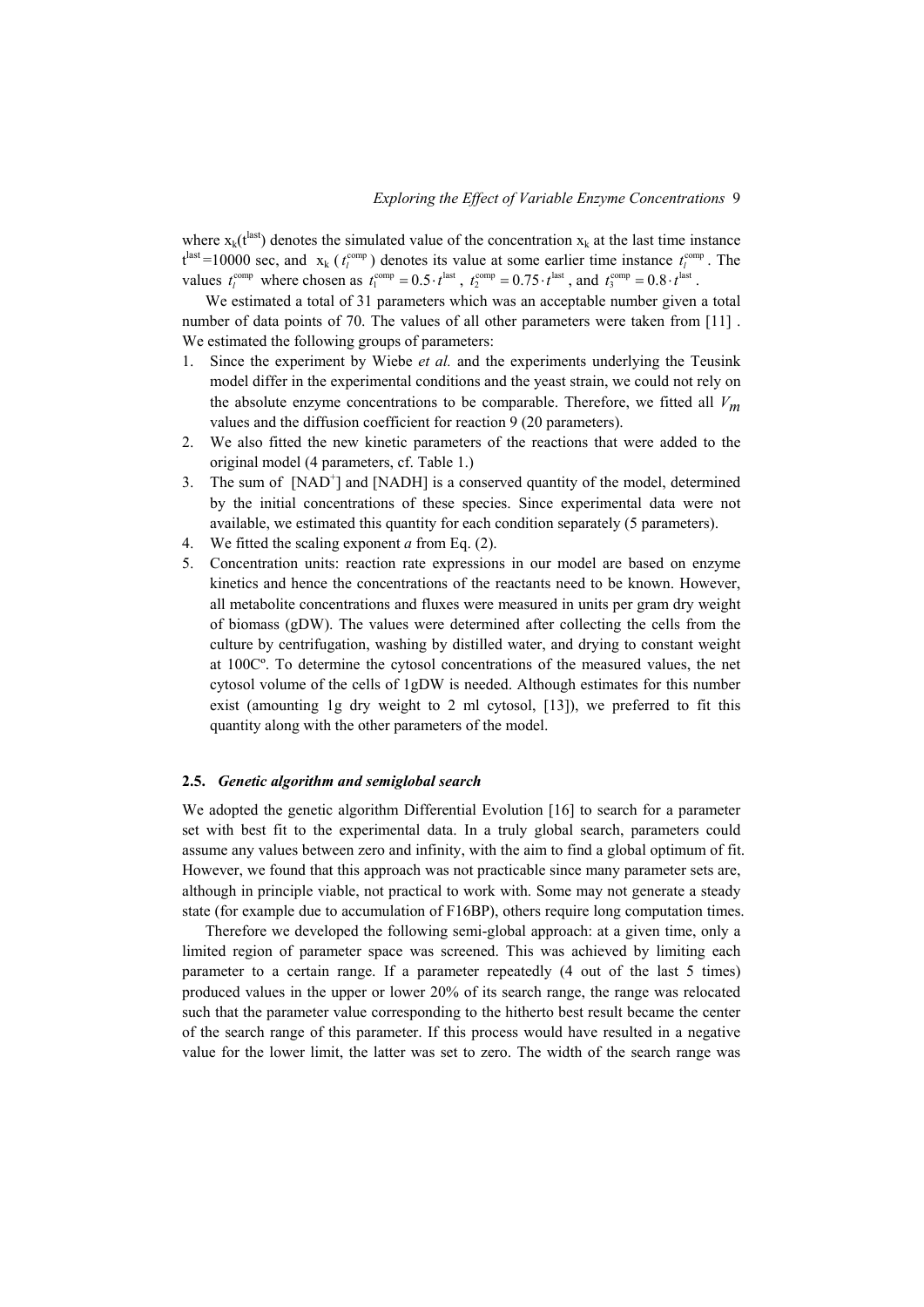kept constant during the process and was determined at the beginning of the parameter estimation to be  $\lfloor (1-r)p_0, (1+r)p_0 \rfloor$  where  $p_0$  denotes the initial value of the parameter and *r* was set to  $0.5$ .

Since evaluating the cost function (Eq. 3) involves integrating a system of 20 differential equations numerically, we used various software tools to convert the SBML model to an executable C-code for faster integration [6, 10]. The integrator used in the process was CVODE from Sundials [15].

#### **3. Results**

#### **3.1.** *Parameter estimation*

We ran four parameter estimation processes to find model parameter values which produce the best possible fit to the experimental data. Fig. 3. shows the evolution of the goodness of fit (as quantified by the cost function) and the value of five parameters during a parameter estimation process (data for all parameters published as supplementary file).

Most, but not all parameters converged to a certain value. However a unique



Fig. 3. Evolution of goodness of fit (cost) of the best parameter set (top left) and corresponding values of five of the 31 model parameters during a parameter estimation process of ca. 49000 generations. Shown are values corresponding to the parameter set with the best fit to data (as defined by the cost function, see text) after a certain number of generations. The momentary search range for each parameter (see text for description) is specified by upper and lower bounds (shown by lines). The parameters fmrna (called *a* in the text), fwstst, nadsum\_3 are explained in section 2.4 under points 4, 5 and 3, respectively. GLYtrs\_VmGLY denotes the diffusion coefficient in reaction 9, and vPDC\_KmPDCACE denotes the constant in reaction 15 (cf. Table1).

parameter set with best fit could not be determined within the available computing time (24 hours of computing time amounting to roughly 7000 generations on an AMD 3800+ processor), since a number of parameters did not converge to similar values during these parameter estimations (data not shown).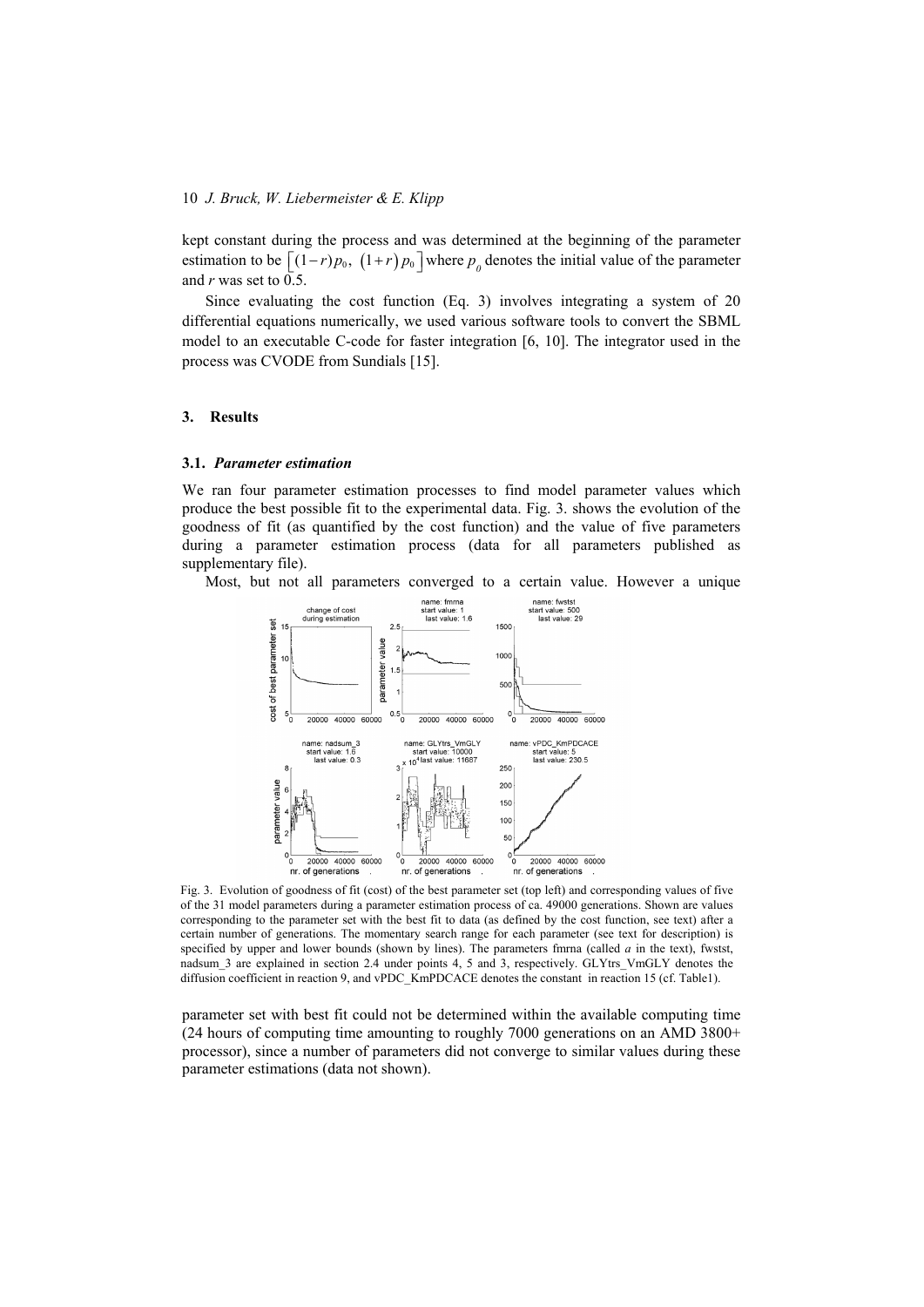Notably, these parameter sets produced mostly similar simulation values. As shown in Fig. 4., the largest quantitative differences between the predictions generated by the four parameter sets can be observed in the simulation results for F16P concentration (0% oxygen) and of the  $O_2$ .

Some of the parameters were seemingly not, or only weakly determined, i.e. their values did not matter for change in the cost function. This was to be expected, since only about two third of the dynamical variables of the model is measured. Since the number of data points (70) is more than twice the number of parameters (31), we do not expect



Fig. 4. Concentrations and fluxes of metabolites: comparison of experimental values and simulation results with parameter sets resulting from four different estimation runs (which we terminated after 49973, 49959, 12435, and 12678 generations of the Differential Evolution algorithm).

overfitting to occur.

#### **3.2.** *Comparison to experimental data*

Experimental data of metabolite concentrations and fluxes over the five experimental conditions and corresponding simulation results are shown in Fig. 4.

The mathematical model was able to reproduce the experimental data to varying extents. In general, the concentration values of the metabolites in upper glycolysis (G6P,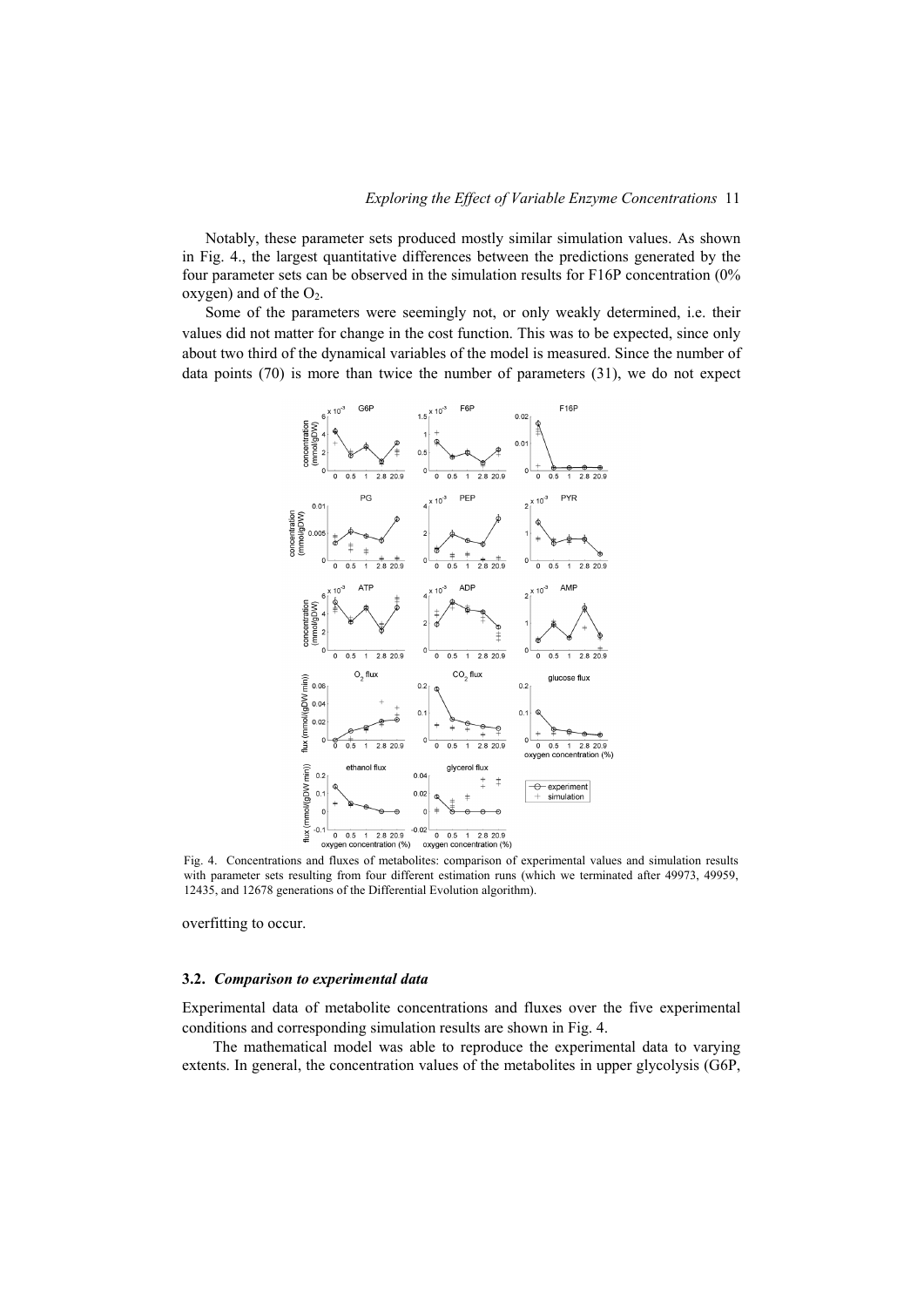F6P, F16P) and of the adenosine species (ATP, ADP, AMP) were reproduced better than those of lower glycolysis (PG, PEP, PYR) and the metabolite fluxes. In the latter group, the decrease of pyruvate concentration and that of carbon dioxide and ethanol fluxes with higher oxygen concentrations was reproduced as a tendency, but neither the exact absolute values, nor the sharp difference between anaerobic and aerobic conditions was reproduced correctly by the model. Also the predicted increase of the  $O<sub>2</sub>$  flux with external oxygen concentration was qualitatively correct, but the experimental values for cultures with higher oxygen concentrations were not reproduced correctly. However, other measured quantities show distinctly different behavior from our simulation results: the model failed to reproduce the measured decrease of the glucose flux with increasing oxygen concentration predicting nearly constant simulation values instead, as well as the similar behavior of the glycerol flux for which it predicted an increase.

# **4. Discussion**

We explored whether an established mathematical model of yeast glycolysis, created to describe one anaerobic condition, could be extended to describe different cell states corresponding to experimental conditions with various oxygen concentrations. To this end, regulation through enzyme concentration changes and a simple model of the TCAcycle and respiratory chain were included in the model.

As enzyme data were not available, we assumed that differential enzyme concentrations and differential mRNA concentrations are related by a power law with a single exponent. This assumption is of course questionable: enzyme concentrations are also regulated posttranscriptionally, so changes in enzyme levels can, in principle, take place irrespective of differential expression and *vice versa*. However, a monotonous relationship between the two quantities holds, at least, on average; in a comparison of mRNA and protein levels for different genes, a scaling exponent of about 0.6 has been reported [1].

In our attempt to reproduce the experimental data, we were led to make a number of further changes in the original model. Most remarkably, we found that a number of reactions of the pathway (either by altering the kinetics as in PDC, or by including a reverse reaction such as FBP) needed a reversible description for the following reason: As we compared steady state cultures with higher concentration of oxygen, the data clearly showed that flux through glycolysis decreases in spite of upregulation of most enzymes in carbon metabolism (while the ethanol producing branch is simultaneously shut down). Although at first somewhat counterintuitive, this behavior can be reproduced without introducing posttranscriptional regulation into the model. In our case, the flux of the pathway is redirected from fermentation to respiration, i.e. to a branch with typically considerably lower reaction rates. This can result in a lower flux if concentrations of some metabolites rise enough to slow down the reactions producing them. Speaking in loose terms, the pipeline of the pathway becomes "jammed" which causes the flux slowing down. In contrast, fast diffusion of ethanol during fermentation may keep the lower glycolysis concentrations low, which speeds up the reactions. In principle, upregulating the enzyme production might even be an attempt of the cell to keep the flux through the pathway as high as possible. However, in a mathematical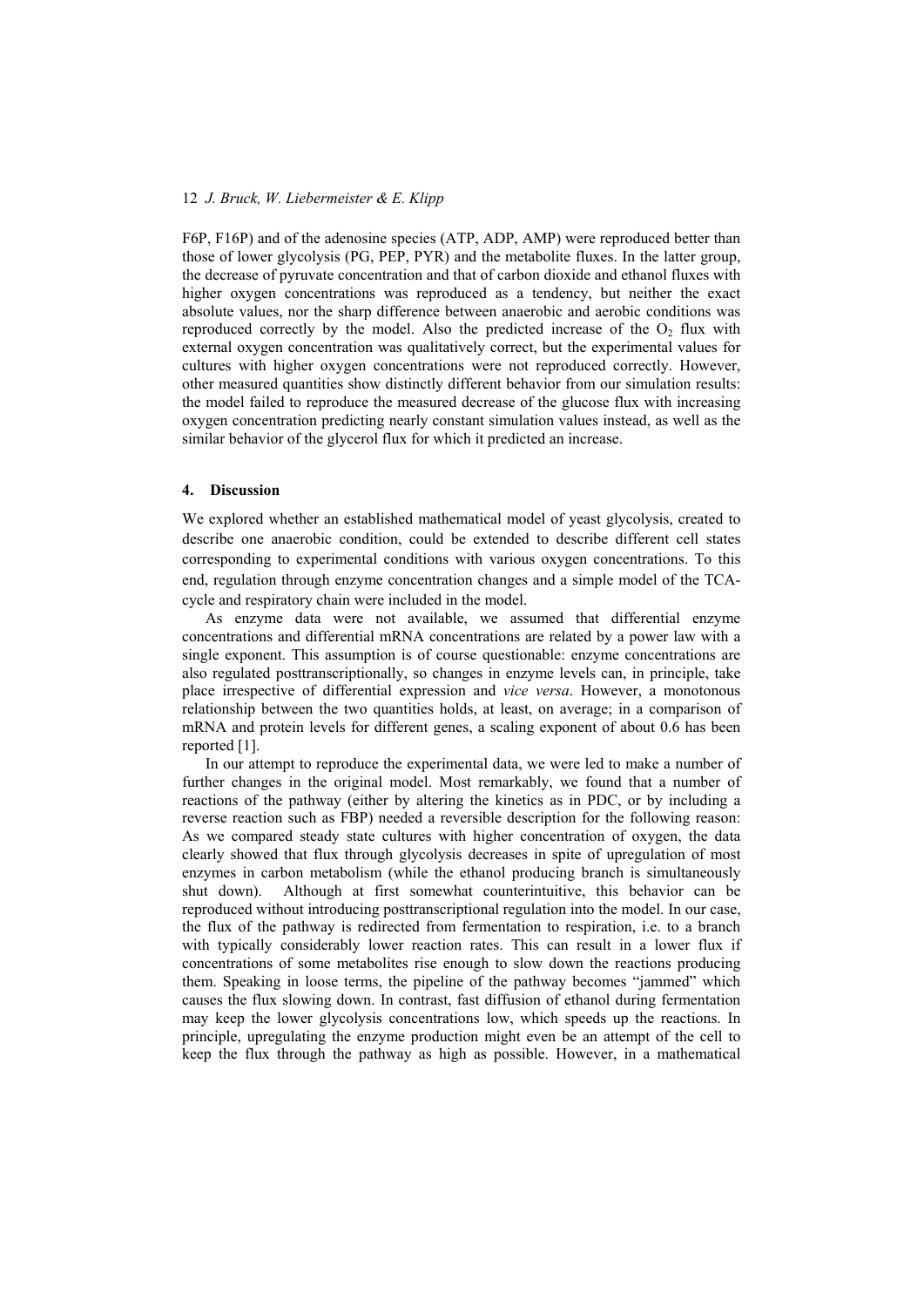model, this effect is only possible if the kinetics of each reaction is chosen such that the reaction rate is sufficiently slowed down by rising product concentration. This is true for reversible reactions, but not true for the irreversible kinetic expressions we replaced in the original model.

Although the introduced changes increased the agreement with the experimental data, at this stage the model did not agree with the data in a number of points. Probably most important is the measured decrease of glucose flux in spite of a general upregulation at higher oxygen concentrations. It is possible that further refinement of the model will lead to at least qualitative agreement with the experiment in this point.

There are a number of possible ways to refine the method presented here. Increasing the number of data points compared to the number of parameters to be estimated is, of course, desirable. An important special case would be the experimental determination of a remaining conserved quantity, the sum of [NAD<sup>+</sup>] and [NADH]. Lacking such data, we fitted this quantity for each condition separately. Regarding the model input, including appropriate measurement data on the transcriptional activity of GAPDH or Enolase would probably also improve the model. However, this can change its behavior only to the extent to which these values behave differently from their neighbors. The parameter estimation process was found very demanding in terms of computational power. Increasing its speed and finding well-defined parameter sets is a necessary technical step in further development.

Kinetic models have been successful in describing metabolism in cell states in which its explicit regulation through changing enzyme concentrations is negligible. Developing a class of models describing this additional layer regulation is a logical next step, and this might enable us to describe – or even predict - various states of the cell with one single model.

# **Acknowledgments**

The authors thank to Marilyn Wiebe and Merja Penttilä of VTT Technical Research Centre, Helsinki, Finland for kindly providing experimental data and for stimulating discussions on the subject, as well as Preben G. Sørensen of the University of Copenhagen for drawing our attention to useful methods. The financial support of the Marie Curie EST project "Systems Biology" (EC contract number MEST-2-CT-2004- 514169), of the Bacillus Systems Biology project (BaSysBio), and of the Yeast Systems Biology Network (YSBN) is gratefully acknowledged by the authors.

#### **Appendix**

Enzymatic model reactions and genes associated with them in brackets (for ENO, GAPDH, ADH, see text): HK(GLK1, HXK1), PGI(PGI1), PFK(PFK1, PFK2), ALD(FBA1), G3PDH(GPD1, GPD2), PGK(PGK1), PGM(PGM1), PYK(PYK1, PYK2); PDC(PDC1), TCA-Cycle(CIT3, KGD1, SDH1, SDH2, SDH3, SDH4, FUM1, LSC1,